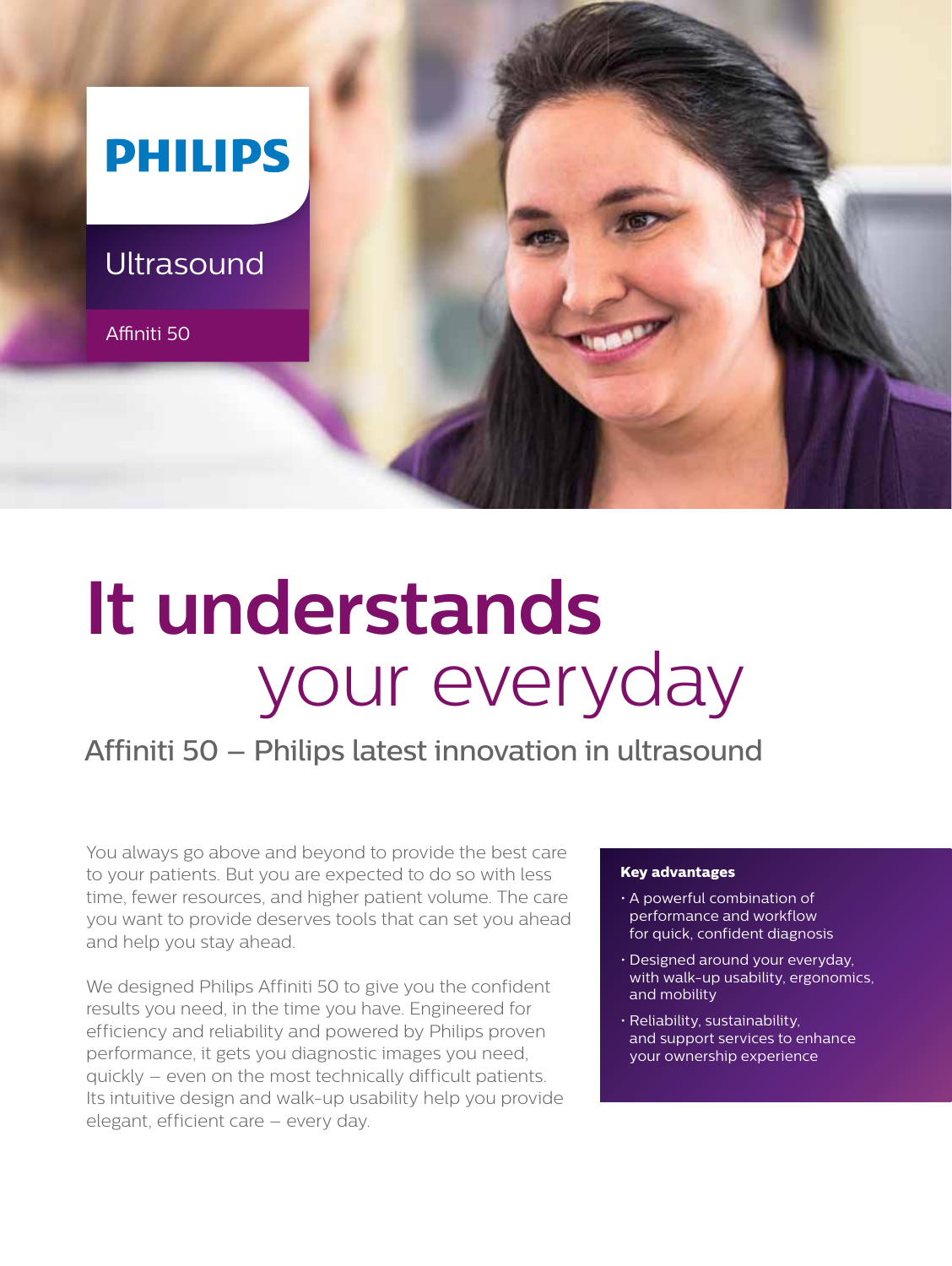

No matter what the exam type, Philips Affiniti 50 delivers exceptional image quality quickly, with little or no additional image optimization required. It has all the capabilities needed for day-to-day applications, plus the advanced features and automation that enhance exam efficiency and simplify workflow.

# Workflow meets **wow**



AST STRAN ELASTOGR

Elastography helps clinicians assess tissue stiffness.

**A full array of transducers offers you excellent image quality on a variety of exam types.**

Affiniti 50 combines outstanding performance and efficient workflow and features innovative Philips technologies.

- • The system's Precision Beamforming delivers superb spatial and contrast resolution, outstanding tissue uniformity, few artifacts, and reduced image clutter.
- • Tissue Specific Presets (TSPs) automatically adjust over 7500 parameters to optimize the transducer for the specific exam type, producing excellent image quality with little or no need for image adjustment.

Affiniti 50 is also equipped with automation features, such as AutoSCAN and Auto Doppler, which decrease repetitive tasks and make getting a great image easy. Philips SmartExam-guided workflow delivers exam efficiency.

#### **Included in the system's many clinical tools**

- **Elastography:** Affiniti 50 supports highly sensitive strain elastography, which requires no external compression and can be used to assess relative tissue stiffness across a variety of applications, including small parts, breast, and gynecology.
- **• Anatomical Intelligence Ultrasound (AIUS):** Automation that leads to everyday efficiency, AIUS tools such as Automated Cardiac Motion Quantification<sup>A.I.</sup> (aCMQA.I.) and Automated 2D Cardiac Quantification<sup>A.I.</sup> (a2DQA.I.) provide rapid access to global longitudinal strain (GLS) and validated 2D ejection fraction (EF) in 10 seconds.
- **• Contrast-enhanced ultrasound:**† Immediate optimization of contrast-enhanced studies and exceptional performance across multiple agents and applications allows for dynamic assessment of organ and tumor perfusion in real time.

† In the U.S. contrast is only approved for cardiac use.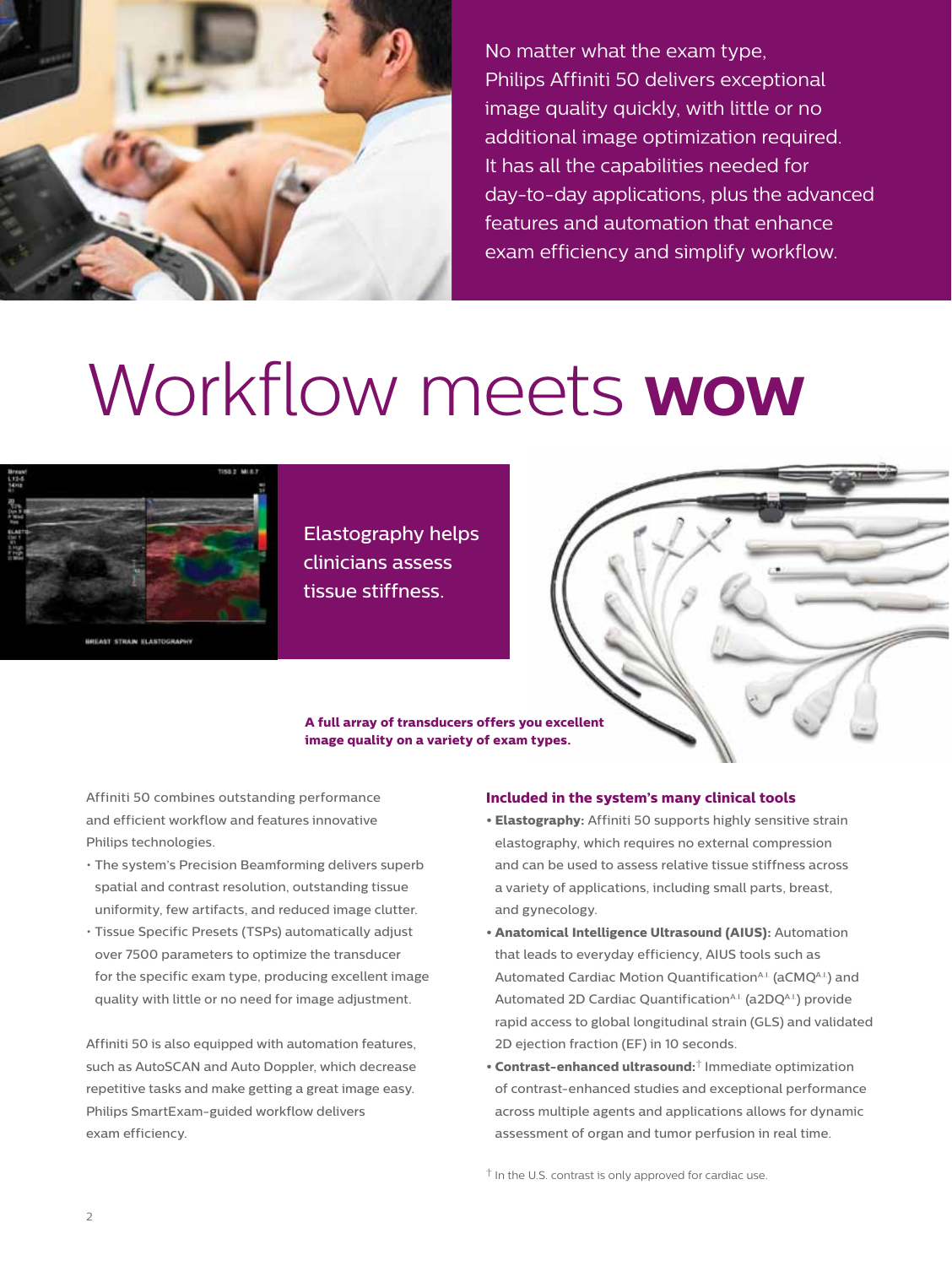Experience our elegantly simple control panel that eliminates unnecessary buttons while keeping the most frequently used ones nearby. Affiniti 50 was designed for walk-up usability and is so intuitive that it requires minimal training on system use to be able to complete an exam.\*

Silent as a library, with a smaller footprint than conventional ultrasound models, it will not distract you from the care you want to provide.

And go ahead, take it on the go. It can be placed in sleep mode within two seconds and boot up to full functionality in just seconds. At just 83.5 kg (184 lb), Affiniti 50 is one of the lightest in its class and 16% lighter than its predecessor,\*\* which makes pushing the system down hallways and in tight spaces easy.

It consumes less energy than a toaster, which can help you save on energy and cooling costs.

We know that ergonomics matter to you – 80% of ultrasound clinicians experience work-related pain, and more than 20% suffer a career-ending injury.<sup>1</sup> With the largest monitor in its class and image replication and TGCs on its tablet touchscreen, Philips Affiniti 50 was designed to reduce reach and button pushes to make a full day of scanning comfortable.

# Comfort meets **competence**

### Compact and lightweight

#### **Physical dimensions**

**Monitor width** 54.6 cm (21.5 in) **Height** 142.2 cm–162.6 cm  $(56 - 64)$  in) **Depth** 98.3 cm (38.7 in) **Weight** 83.5 kg (184 lb) without peripheral devices

**You won't notice it's there unless it's gone, but users have reported our innovative easy clip cable management solution keeps cables tangle-free and reduces damage while decreasing cable strain to enhance comfort while scanning.**

Goes to sleep in two seconds; back to full functionality in just seconds

Elegant control panel, simplified for ease of use



<sup>1</sup> Society of Diagnostic Medical Sonography, Industry Standards for the Prevention of Musculoskeletal Disorders in Sonography, May 2003.

 \* 2014 internal workflow study comparing Affiniti to HD15.  $**$ HD15

54.6 cm (21.5 in) monitor articulates for easy viewing and folds down for transport

Tablet-like touchscreen

Service Request button for immediate access to Philips support

Four transducer ports and one-handed transducer access